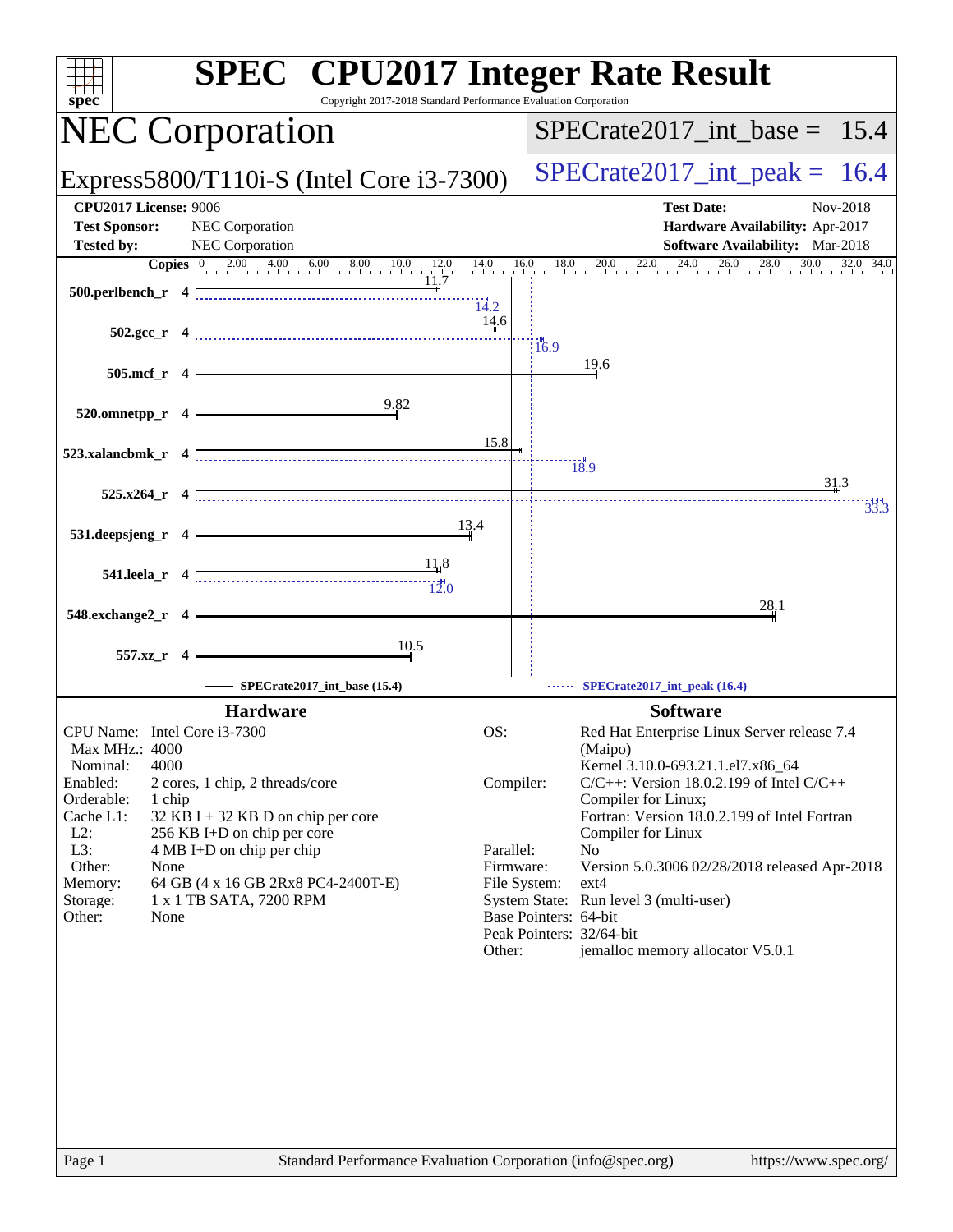

Copyright 2017-2018 Standard Performance Evaluation Corporation

## NEC Corporation

Express5800/T110i-S (Intel Core i3-7300)  $\vert$  [SPECrate2017\\_int\\_peak =](http://www.spec.org/auto/cpu2017/Docs/result-fields.html#SPECrate2017intpeak) 16.4

SPECrate2017 int\_base =  $15.4$ 

**[Test Sponsor:](http://www.spec.org/auto/cpu2017/Docs/result-fields.html#TestSponsor)** NEC Corporation **[Hardware Availability:](http://www.spec.org/auto/cpu2017/Docs/result-fields.html#HardwareAvailability)** Apr-2017

**[CPU2017 License:](http://www.spec.org/auto/cpu2017/Docs/result-fields.html#CPU2017License)** 9006 **[Test Date:](http://www.spec.org/auto/cpu2017/Docs/result-fields.html#TestDate)** Nov-2018

**[Tested by:](http://www.spec.org/auto/cpu2017/Docs/result-fields.html#Testedby)** NEC Corporation **[Software Availability:](http://www.spec.org/auto/cpu2017/Docs/result-fields.html#SoftwareAvailability)** Mar-2018

### **[Results Table](http://www.spec.org/auto/cpu2017/Docs/result-fields.html#ResultsTable)**

|                                   | <b>Base</b>    |                |       |                |              |                | <b>Peak</b> |               |                |              |                |              |                |              |
|-----------------------------------|----------------|----------------|-------|----------------|--------------|----------------|-------------|---------------|----------------|--------------|----------------|--------------|----------------|--------------|
| <b>Benchmark</b>                  | <b>Copies</b>  | <b>Seconds</b> | Ratio | <b>Seconds</b> | <b>Ratio</b> | <b>Seconds</b> | Ratio       | <b>Copies</b> | <b>Seconds</b> | <b>Ratio</b> | <b>Seconds</b> | <b>Ratio</b> | <b>Seconds</b> | <b>Ratio</b> |
| $500.$ perlbench_r                | 4              | 543            | 11.7  | 536            | 11.9         | 546            | 11.7        | 4             | 448            | 14.2         | 448            | 14.2         | 448            | 14.2         |
| 502.gcc_r                         | 4              | 387            | 14.6  | 389            | 14.5         | 389            | 14.6        | 4             | 338            | 16.8         | 336            | <b>16.9</b>  | 335            | 16.9         |
| $505$ .mcf r                      | $\overline{4}$ | 331            | 19.6  | 332            | 19.5         | 330            | 19.6        | 4             | <b>331</b>     | <b>19.6</b>  | 332            | 19.5         | 330            | 19.6         |
| 520.omnetpp_r                     | 4              | 534            | 9.84  | 534            | 9.82         | 538            | 9.75        | 4             | 534            | 9.84         | 534            | 9.82         | 538            | 9.75         |
| 523.xalancbmk r                   | $\overline{4}$ | 267            | 15.8  | 267            | 15.8         | 268            | 15.8        | 4             | 222            | 19.0         | 223            | <b>18.9</b>  | 223            | 18.9         |
| 525.x264 r                        | 4              | 225            | 31.1  | 224            | 31.3         | 223            | 31.4        | 4             | <b>210</b>     | 33.3         | 209            | 33.5         | 212            | 33.0         |
| 531.deepsjeng_r                   | 4              | 343            | 13.4  | 342            | 13.4         | 341            | 13.4        | 4             | 343            | 13.4         | 342            | 13.4         | 341            | 13.4         |
| 541.leela r                       |                | 565            | 11.7  | 556            | 11.9         | 563            | 11.8        | 4             | 556            | 11.9         | 554            | <b>12.0</b>  | 547            | 12.1         |
| 548.exchange2 r                   | 4              | 373            | 28.1  | 371            | 28.3         | 374            | 28.0        | 4             | 373            | 28.1         | 371            | 28.3         | 374            | 28.0         |
| $557.xz$ r                        | $\overline{4}$ | 412            | 10.5  | 414            | 10.4         | 413            | <b>10.5</b> | 4             | 412            | 10.5         | 414            | 10.4         | 413            | <b>10.5</b>  |
| $SPECrate2017$ int base =<br>15.4 |                |                |       |                |              |                |             |               |                |              |                |              |                |              |

**[SPECrate2017\\_int\\_peak =](http://www.spec.org/auto/cpu2017/Docs/result-fields.html#SPECrate2017intpeak) 16.4**

Results appear in the [order in which they were run.](http://www.spec.org/auto/cpu2017/Docs/result-fields.html#RunOrder) Bold underlined text [indicates a median measurement.](http://www.spec.org/auto/cpu2017/Docs/result-fields.html#Median)

#### **[Submit Notes](http://www.spec.org/auto/cpu2017/Docs/result-fields.html#SubmitNotes)**

 The taskset mechanism was used to bind copies to processors. The config file option 'submit' was used to generate taskset commands to bind each copy to a specific processor. For details, please see the config file.

### **[Operating System Notes](http://www.spec.org/auto/cpu2017/Docs/result-fields.html#OperatingSystemNotes)**

Stack size set to unlimited using "ulimit -s unlimited"

### **[General Notes](http://www.spec.org/auto/cpu2017/Docs/result-fields.html#GeneralNotes)**

Environment variables set by runcpu before the start of the run: LD\_LIBRARY\_PATH = "/home/cpu2017/lib/ia32:/home/cpu2017/lib/intel64:/home/cpu2017/je5.0.1-32:/home/cpu2017/je5.0.1-64"

 Binaries compiled on a system with 1x Intel Core i7-6700K CPU + 32GB RAM memory using Redhat Enterprise Linux 7.5 Transparent Huge Pages enabled by default Prior to runcpu invocation Filesystem page cache synced and cleared with: sync; echo 3 > /proc/sys/vm/drop\_caches

 Yes: The test sponsor attests, as of date of publication, that CVE-2017-5754 (Meltdown) is mitigated in the system as tested and documented. Yes: The test sponsor attests, as of date of publication, that CVE-2017-5753 (Spectre variant 1) is mitigated in the system as tested and documented. Yes: The test sponsor attests, as of date of publication, that CVE-2017-5715 (Spectre variant 2) is mitigated in the system as tested and documented.

**(Continued on next page)**

|  | Page 2 | Standard Performance Evaluation Corporation (info@spec.org) | https://www.spec.org/ |
|--|--------|-------------------------------------------------------------|-----------------------|
|--|--------|-------------------------------------------------------------|-----------------------|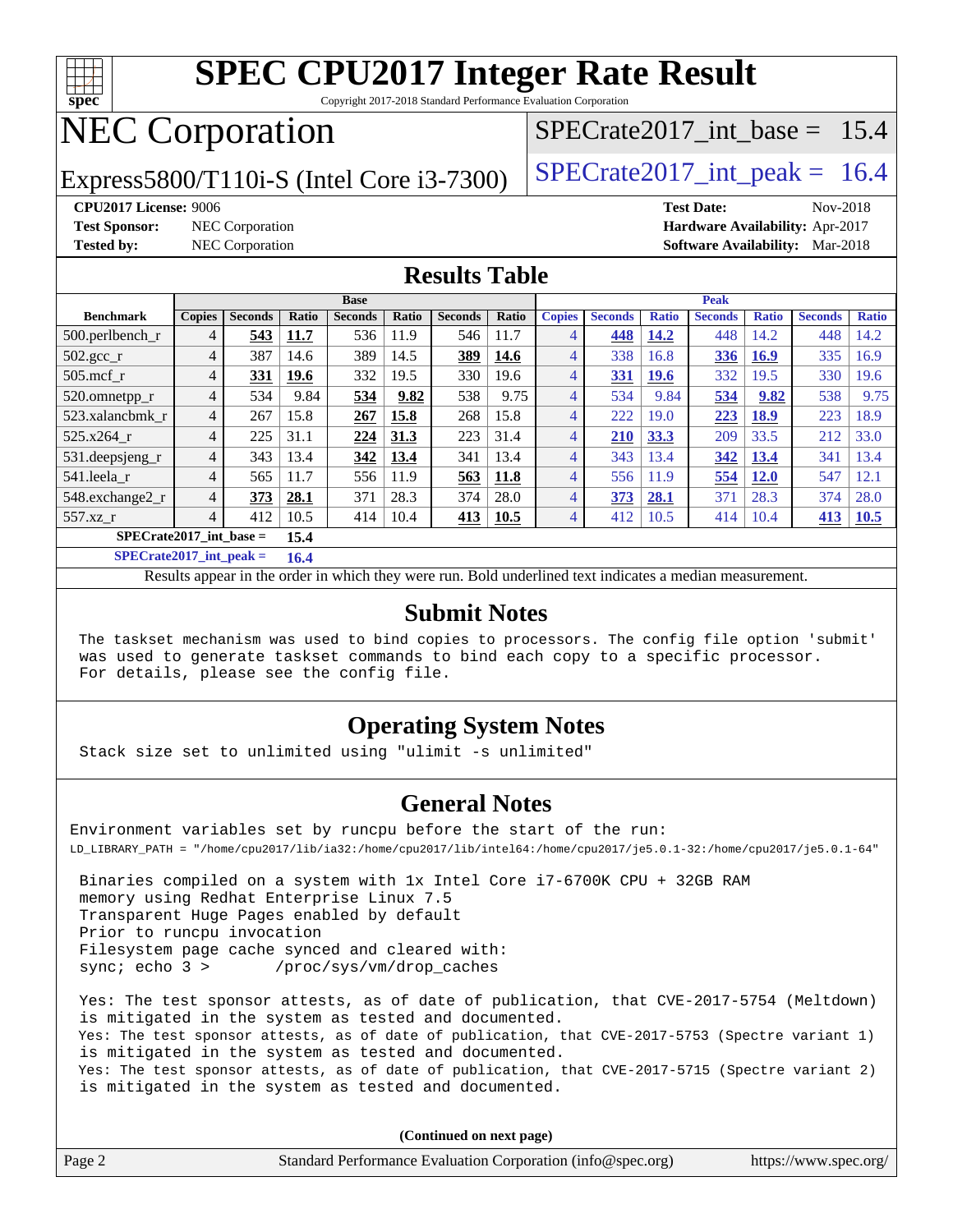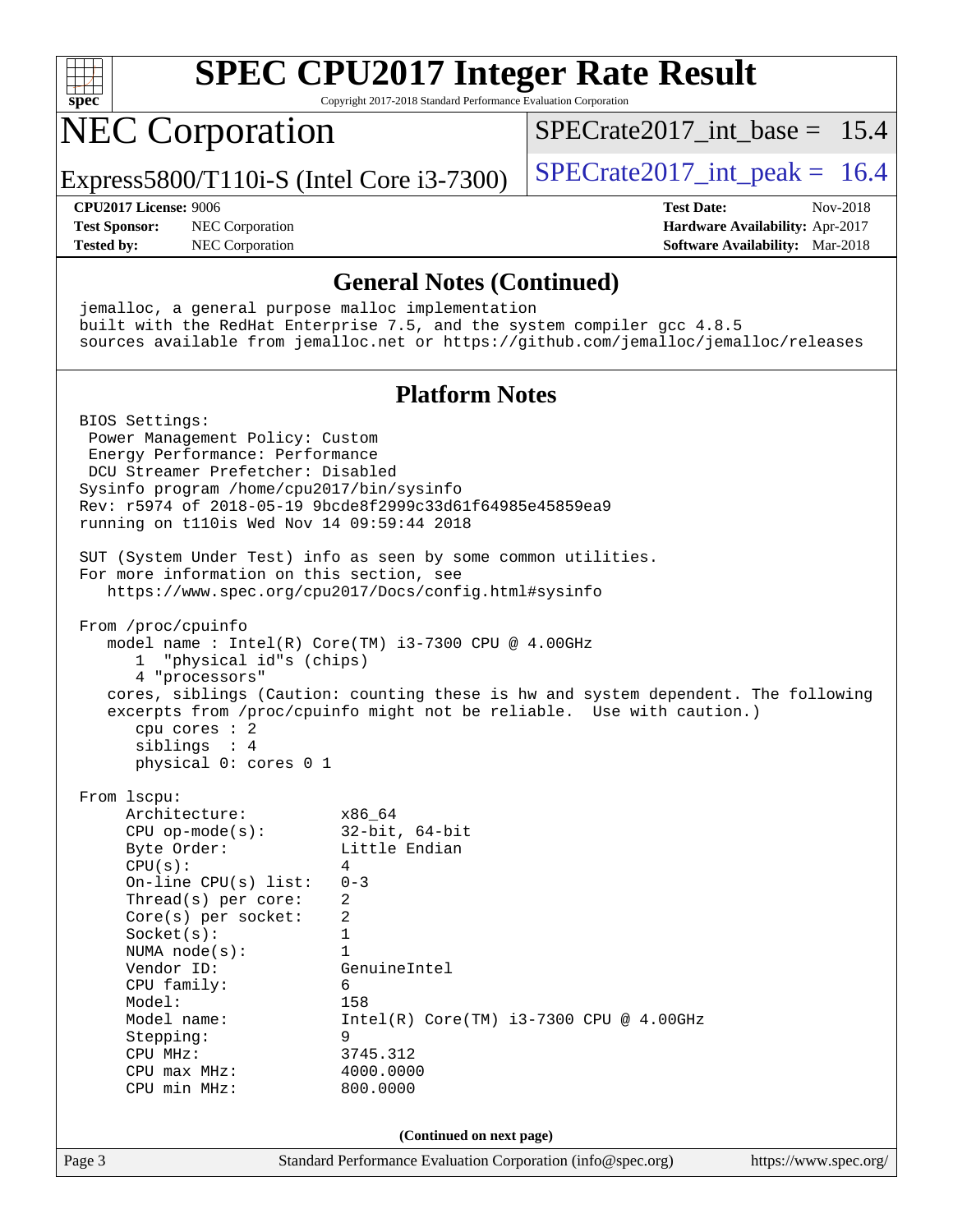

Copyright 2017-2018 Standard Performance Evaluation Corporation

NEC Corporation

SPECrate2017 int\_base =  $15.4$ 

Express5800/T110i-S (Intel Core i3-7300)  $\vert$  [SPECrate2017\\_int\\_peak =](http://www.spec.org/auto/cpu2017/Docs/result-fields.html#SPECrate2017intpeak) 16.4

**[Test Sponsor:](http://www.spec.org/auto/cpu2017/Docs/result-fields.html#TestSponsor)** NEC Corporation **[Hardware Availability:](http://www.spec.org/auto/cpu2017/Docs/result-fields.html#HardwareAvailability)** Apr-2017

**[CPU2017 License:](http://www.spec.org/auto/cpu2017/Docs/result-fields.html#CPU2017License)** 9006 **[Test Date:](http://www.spec.org/auto/cpu2017/Docs/result-fields.html#TestDate)** Nov-2018 **[Tested by:](http://www.spec.org/auto/cpu2017/Docs/result-fields.html#Testedby)** NEC Corporation **[Software Availability:](http://www.spec.org/auto/cpu2017/Docs/result-fields.html#SoftwareAvailability)** Mar-2018

#### **[Platform Notes \(Continued\)](http://www.spec.org/auto/cpu2017/Docs/result-fields.html#PlatformNotes)**

| BogoMIPS:          | 8016.00   |
|--------------------|-----------|
| Virtualization:    | $VT - x$  |
| L1d cache:         | 32K       |
| $L1i$ cache:       | 32K       |
| $L2$ cache:        | 256K      |
| $L3$ cache:        | 4096K     |
| NUMA node0 CPU(s): | $0 - 3$   |
| Flaqs:             | fpu vme d |

le pse tsc msr pae mce cx8 apic sep mtrr pge mca cmov pat pse36 clflush dts acpi mmx fxsr sse sse2 ss ht tm pbe syscall nx pdpe1gb rdtscp lm constant\_tsc art arch\_perfmon pebs bts rep\_good nopl xtopology nonstop\_tsc aperfmperf eagerfpu pni pclmulqdq dtes64 monitor ds\_cpl vmx est tm2 ssse3 fma cx16 xtpr pdcm pcid sse4\_1 sse4\_2 x2apic movbe popcnt tsc\_deadline\_timer aes xsave avx f16c rdrand lahf\_lm abm 3dnowprefetch epb invpcid\_single intel\_pt spec\_ctrl ibpb\_support tpr\_shadow vnmi flexpriority ept vpid fsgsbase tsc\_adjust bmi1 avx2 smep bmi2 erms invpcid mpx rdseed adx smap clflushopt xsaveopt xsavec xgetbv1 dtherm arat pln pts hwp hwp\_notify hwp\_act\_window hwp\_epp

 /proc/cpuinfo cache data cache size : 4096 KB

 From numactl --hardware WARNING: a numactl 'node' might or might not correspond to a physical chip. available: 1 nodes (0)

|  | node $0$ cpus: $0$ 1 2 3 |  |  |
|--|--------------------------|--|--|
|  | node 0 size: 65474 MB    |  |  |
|  | node 0 free: 63622 MB    |  |  |

 node distances: node 0

0: 10

 From /proc/meminfo MemTotal: 65915016 kB HugePages\_Total: 0

Hugepagesize: 2048 kB

 From /etc/\*release\* /etc/\*version\* os-release: NAME="Red Hat Enterprise Linux Server" VERSION="7.4 (Maipo)" ID="rhel" ID\_LIKE="fedora" VARIANT="Server" VARIANT\_ID="server" VERSION\_ID="7.4" PRETTY\_NAME="Red Hat Enterprise Linux Server 7.4 (Maipo)" redhat-release: Red Hat Enterprise Linux Server release 7.4 (Maipo)

system-release: Red Hat Enterprise Linux Server release 7.4 (Maipo)

**(Continued on next page)**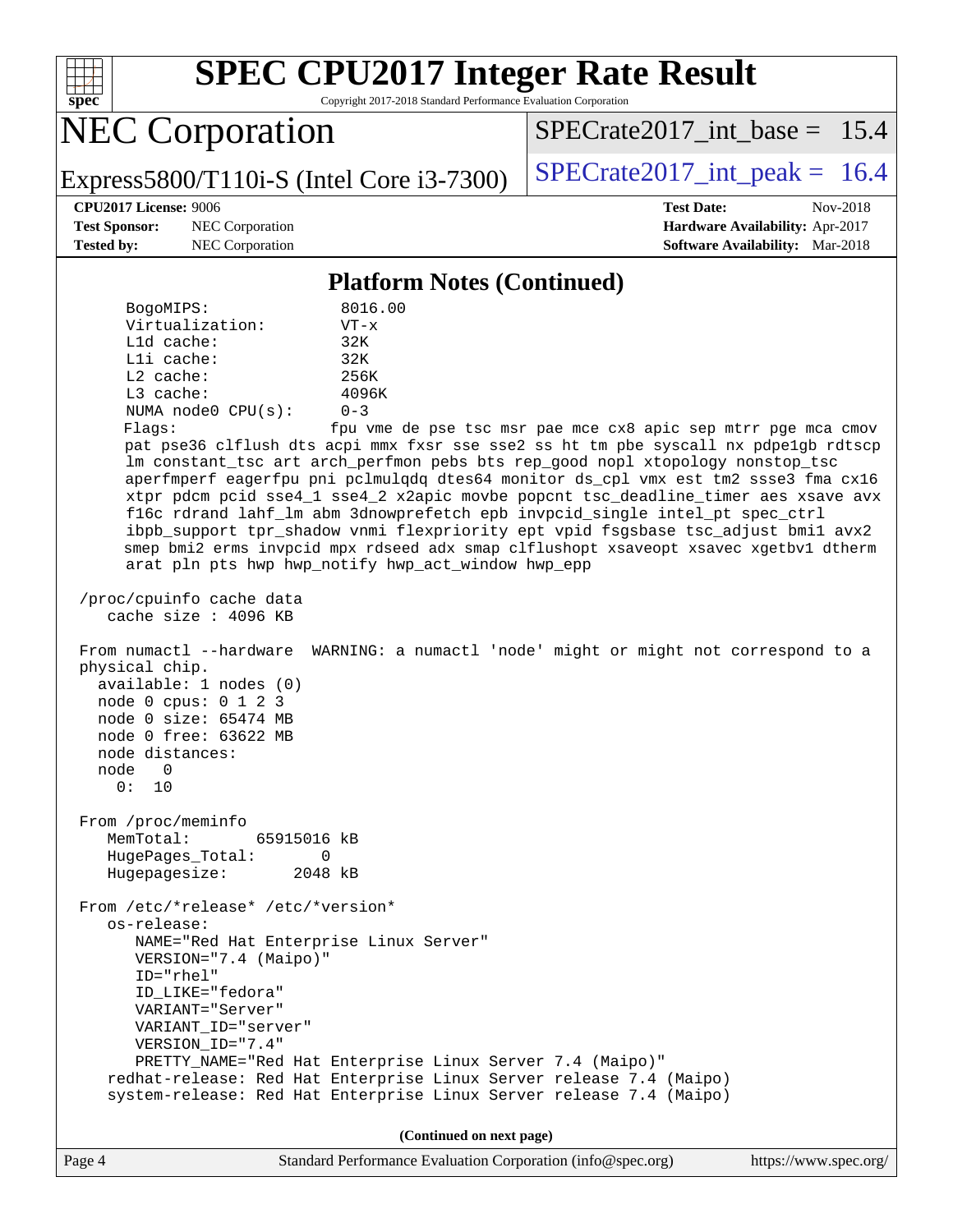

Copyright 2017-2018 Standard Performance Evaluation Corporation

NEC Corporation

[SPECrate2017\\_int\\_base =](http://www.spec.org/auto/cpu2017/Docs/result-fields.html#SPECrate2017intbase) 15.4

Express5800/T110i-S (Intel Core i3-7300)  $\vert$  [SPECrate2017\\_int\\_peak =](http://www.spec.org/auto/cpu2017/Docs/result-fields.html#SPECrate2017intpeak) 16.4

**[Test Sponsor:](http://www.spec.org/auto/cpu2017/Docs/result-fields.html#TestSponsor)** NEC Corporation **[Hardware Availability:](http://www.spec.org/auto/cpu2017/Docs/result-fields.html#HardwareAvailability)** Apr-2017 **[Tested by:](http://www.spec.org/auto/cpu2017/Docs/result-fields.html#Testedby)** NEC Corporation **[Software Availability:](http://www.spec.org/auto/cpu2017/Docs/result-fields.html#SoftwareAvailability)** Mar-2018

**[CPU2017 License:](http://www.spec.org/auto/cpu2017/Docs/result-fields.html#CPU2017License)** 9006 **[Test Date:](http://www.spec.org/auto/cpu2017/Docs/result-fields.html#TestDate)** Nov-2018

### **[Platform Notes \(Continued\)](http://www.spec.org/auto/cpu2017/Docs/result-fields.html#PlatformNotes)**

system-release-cpe: cpe:/o:redhat:enterprise\_linux:7.4:ga:server

uname -a:

 Linux t110is 3.10.0-693.21.1.el7.x86\_64 #1 SMP Fri Feb 23 18:54:16 UTC 2018 x86\_64 x86\_64 x86\_64 GNU/Linux

Kernel self-reported vulnerability status:

 CVE-2017-5754 (Meltdown): Mitigation: PTI CVE-2017-5753 (Spectre variant 1): Mitigation: Load fences CVE-2017-5715 (Spectre variant 2): Mitigation: IBRS (kernel)

run-level 3 Nov 14 09:54

 SPEC is set to: /home/cpu2017 Filesystem Type Size Used Avail Use% Mounted on /dev/sda3 ext4 909G 117G 746G 14% /

 Additional information from dmidecode follows. WARNING: Use caution when you interpret this section. The 'dmidecode' program reads system data which is "intended to allow hardware to be accurately determined", but the intent may not be met, as there are frequent changes to hardware, firmware, and the "DMTF SMBIOS" standard. BIOS American Megatrends Inc. 5.0.3006 02/28/2018 Memory: 4x Micron 18ASF2G72AZ-2G3B1 16 GB 2 rank 2400

(End of data from sysinfo program)

### **[Compiler Version Notes](http://www.spec.org/auto/cpu2017/Docs/result-fields.html#CompilerVersionNotes)**

============================================================================== CC 500.perlbench\_r(base)  $502.\text{gcc}_r(\text{base})$  505.mcf\_r(base) 525.x264\_r(base) 557.xz\_r(base) ----------------------------------------------------------------------------- icc (ICC) 18.0.2 20180210 Copyright (C) 1985-2018 Intel Corporation. All rights reserved. ------------------------------------------------------------------------------ ============================================================================== CC 500.perlbench r(peak) 502.gcc r(peak) 505.mcf r(peak) 525.x264 r(peak) 557.xz\_r(peak) ----------------------------------------------------------------------------- icc (ICC) 18.0.2 20180210 Copyright (C) 1985-2018 Intel Corporation. All rights reserved. ------------------------------------------------------------------------------

**(Continued on next page)**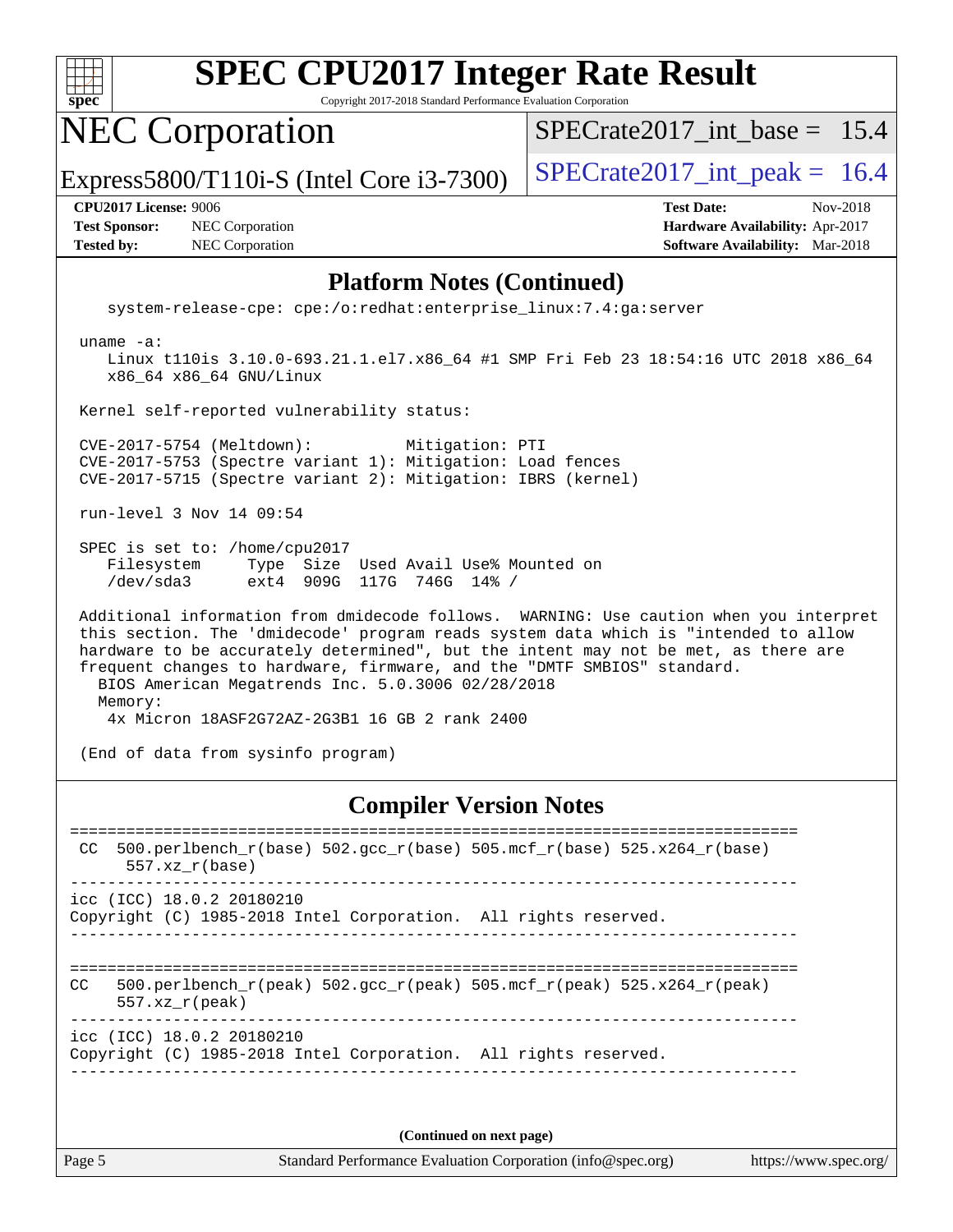

Copyright 2017-2018 Standard Performance Evaluation Corporation

NEC Corporation

 $SPECTate2017\_int\_base = 15.4$ 

Express5800/T110i-S (Intel Core i3-7300)  $\vert$  [SPECrate2017\\_int\\_peak =](http://www.spec.org/auto/cpu2017/Docs/result-fields.html#SPECrate2017intpeak) 16.4

**[CPU2017 License:](http://www.spec.org/auto/cpu2017/Docs/result-fields.html#CPU2017License)** 9006 **[Test Date:](http://www.spec.org/auto/cpu2017/Docs/result-fields.html#TestDate)** Nov-2018 **[Test Sponsor:](http://www.spec.org/auto/cpu2017/Docs/result-fields.html#TestSponsor)** NEC Corporation **[Hardware Availability:](http://www.spec.org/auto/cpu2017/Docs/result-fields.html#HardwareAvailability)** Apr-2017 **[Tested by:](http://www.spec.org/auto/cpu2017/Docs/result-fields.html#Testedby)** NEC Corporation **[Software Availability:](http://www.spec.org/auto/cpu2017/Docs/result-fields.html#SoftwareAvailability)** Mar-2018

### **[Compiler Version Notes \(Continued\)](http://www.spec.org/auto/cpu2017/Docs/result-fields.html#CompilerVersionNotes)**

| CXXC 520.omnetpp $r(base)$ 523.xalancbmk $r(base)$ 531.deepsjeng $r(base)$<br>$541.$ leela $r(base)$                    |
|-------------------------------------------------------------------------------------------------------------------------|
| icpc (ICC) 18.0.2 20180210<br>Copyright (C) 1985-2018 Intel Corporation. All rights reserved.                           |
| CXXC 520 omnetpp $r(\text{peak})$ 523 xalancbmk $r(\text{peak})$ 531 deepsjeng $r(\text{peak})$<br>$541.$ leela r(peak) |
| icpc (ICC) 18.0.2 20180210<br>Copyright (C) 1985-2018 Intel Corporation. All rights reserved.                           |
| 548.exchange2 r(base)<br>FC.                                                                                            |
| ifort (IFORT) 18.0.2 20180210<br>Copyright (C) 1985-2018 Intel Corporation. All rights reserved.                        |
| 548. $exchange2 r (peak)$<br>FC.                                                                                        |
| ifort (IFORT) 18.0.2 20180210<br>Copyright (C) 1985-2018 Intel Corporation. All rights reserved.                        |

### **[Base Compiler Invocation](http://www.spec.org/auto/cpu2017/Docs/result-fields.html#BaseCompilerInvocation)**

[C benchmarks](http://www.spec.org/auto/cpu2017/Docs/result-fields.html#Cbenchmarks): [icc -m64 -std=c11](http://www.spec.org/cpu2017/results/res2018q4/cpu2017-20181126-09860.flags.html#user_CCbase_intel_icc_64bit_c11_33ee0cdaae7deeeab2a9725423ba97205ce30f63b9926c2519791662299b76a0318f32ddfffdc46587804de3178b4f9328c46fa7c2b0cd779d7a61945c91cd35)

[C++ benchmarks:](http://www.spec.org/auto/cpu2017/Docs/result-fields.html#CXXbenchmarks) [icpc -m64](http://www.spec.org/cpu2017/results/res2018q4/cpu2017-20181126-09860.flags.html#user_CXXbase_intel_icpc_64bit_4ecb2543ae3f1412ef961e0650ca070fec7b7afdcd6ed48761b84423119d1bf6bdf5cad15b44d48e7256388bc77273b966e5eb805aefd121eb22e9299b2ec9d9)

[Fortran benchmarks](http://www.spec.org/auto/cpu2017/Docs/result-fields.html#Fortranbenchmarks): [ifort -m64](http://www.spec.org/cpu2017/results/res2018q4/cpu2017-20181126-09860.flags.html#user_FCbase_intel_ifort_64bit_24f2bb282fbaeffd6157abe4f878425411749daecae9a33200eee2bee2fe76f3b89351d69a8130dd5949958ce389cf37ff59a95e7a40d588e8d3a57e0c3fd751)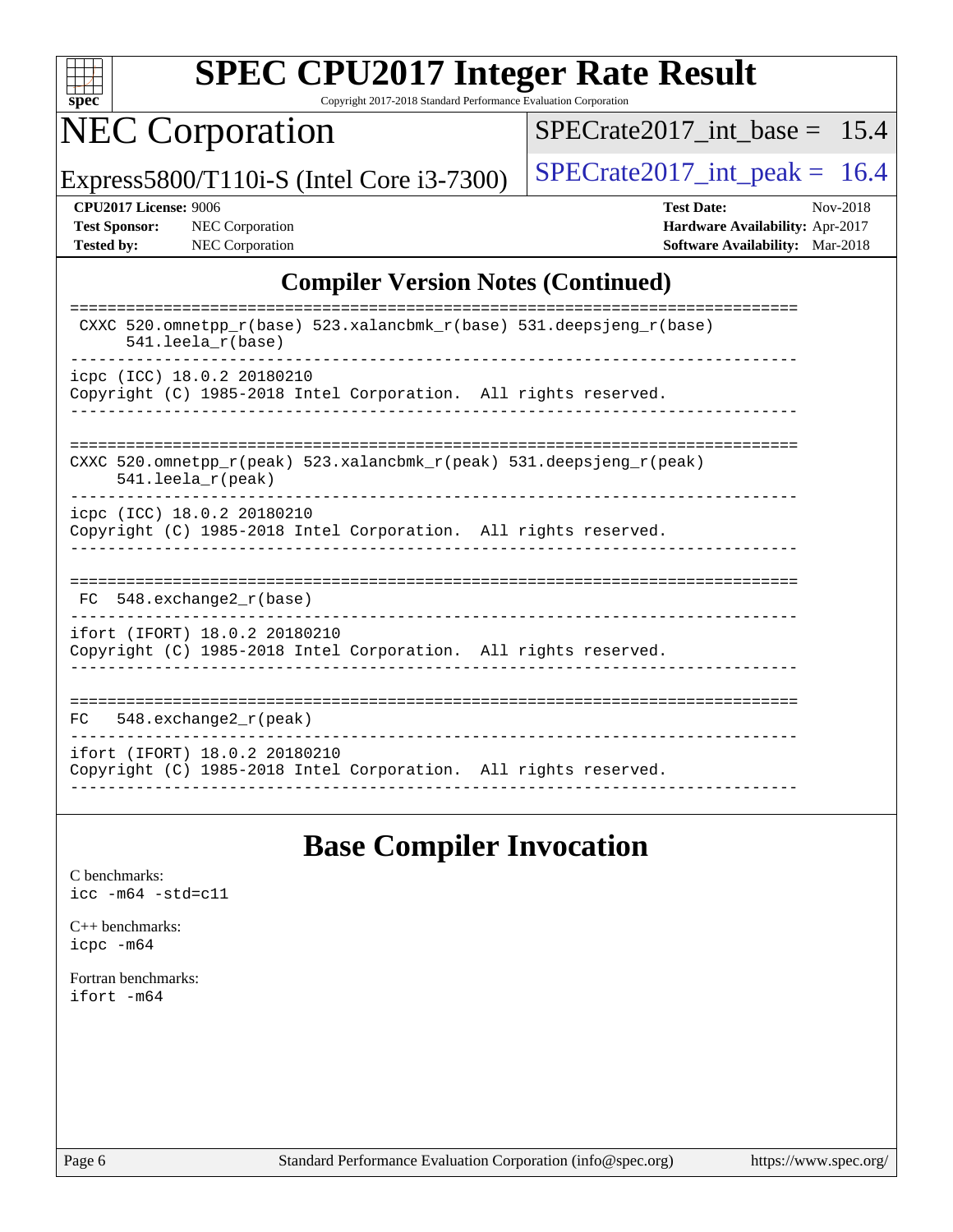

Copyright 2017-2018 Standard Performance Evaluation Corporation

## NEC Corporation

Express5800/T110i-S (Intel Core i3-7300)  $\vert$  [SPECrate2017\\_int\\_peak =](http://www.spec.org/auto/cpu2017/Docs/result-fields.html#SPECrate2017intpeak) 16.4

SPECrate2017 int\_base =  $15.4$ 

**[Test Sponsor:](http://www.spec.org/auto/cpu2017/Docs/result-fields.html#TestSponsor)** NEC Corporation **[Hardware Availability:](http://www.spec.org/auto/cpu2017/Docs/result-fields.html#HardwareAvailability)** Apr-2017

**[CPU2017 License:](http://www.spec.org/auto/cpu2017/Docs/result-fields.html#CPU2017License)** 9006 **[Test Date:](http://www.spec.org/auto/cpu2017/Docs/result-fields.html#TestDate)** Nov-2018 **[Tested by:](http://www.spec.org/auto/cpu2017/Docs/result-fields.html#Testedby)** NEC Corporation **[Software Availability:](http://www.spec.org/auto/cpu2017/Docs/result-fields.html#SoftwareAvailability)** Mar-2018

### **[Base Portability Flags](http://www.spec.org/auto/cpu2017/Docs/result-fields.html#BasePortabilityFlags)**

 500.perlbench\_r: [-DSPEC\\_LP64](http://www.spec.org/cpu2017/results/res2018q4/cpu2017-20181126-09860.flags.html#b500.perlbench_r_basePORTABILITY_DSPEC_LP64) [-DSPEC\\_LINUX\\_X64](http://www.spec.org/cpu2017/results/res2018q4/cpu2017-20181126-09860.flags.html#b500.perlbench_r_baseCPORTABILITY_DSPEC_LINUX_X64) 502.gcc\_r: [-DSPEC\\_LP64](http://www.spec.org/cpu2017/results/res2018q4/cpu2017-20181126-09860.flags.html#suite_basePORTABILITY502_gcc_r_DSPEC_LP64) 505.mcf\_r: [-DSPEC\\_LP64](http://www.spec.org/cpu2017/results/res2018q4/cpu2017-20181126-09860.flags.html#suite_basePORTABILITY505_mcf_r_DSPEC_LP64) 520.omnetpp\_r: [-DSPEC\\_LP64](http://www.spec.org/cpu2017/results/res2018q4/cpu2017-20181126-09860.flags.html#suite_basePORTABILITY520_omnetpp_r_DSPEC_LP64) 523.xalancbmk\_r: [-DSPEC\\_LP64](http://www.spec.org/cpu2017/results/res2018q4/cpu2017-20181126-09860.flags.html#suite_basePORTABILITY523_xalancbmk_r_DSPEC_LP64) [-DSPEC\\_LINUX](http://www.spec.org/cpu2017/results/res2018q4/cpu2017-20181126-09860.flags.html#b523.xalancbmk_r_baseCXXPORTABILITY_DSPEC_LINUX) 525.x264\_r: [-DSPEC\\_LP64](http://www.spec.org/cpu2017/results/res2018q4/cpu2017-20181126-09860.flags.html#suite_basePORTABILITY525_x264_r_DSPEC_LP64) 531.deepsjeng\_r: [-DSPEC\\_LP64](http://www.spec.org/cpu2017/results/res2018q4/cpu2017-20181126-09860.flags.html#suite_basePORTABILITY531_deepsjeng_r_DSPEC_LP64) 541.leela\_r: [-DSPEC\\_LP64](http://www.spec.org/cpu2017/results/res2018q4/cpu2017-20181126-09860.flags.html#suite_basePORTABILITY541_leela_r_DSPEC_LP64) 548.exchange2\_r: [-DSPEC\\_LP64](http://www.spec.org/cpu2017/results/res2018q4/cpu2017-20181126-09860.flags.html#suite_basePORTABILITY548_exchange2_r_DSPEC_LP64) 557.xz\_r: [-DSPEC\\_LP64](http://www.spec.org/cpu2017/results/res2018q4/cpu2017-20181126-09860.flags.html#suite_basePORTABILITY557_xz_r_DSPEC_LP64)

### **[Base Optimization Flags](http://www.spec.org/auto/cpu2017/Docs/result-fields.html#BaseOptimizationFlags)**

#### [C benchmarks](http://www.spec.org/auto/cpu2017/Docs/result-fields.html#Cbenchmarks):

[-Wl,-z,muldefs](http://www.spec.org/cpu2017/results/res2018q4/cpu2017-20181126-09860.flags.html#user_CCbase_link_force_multiple1_b4cbdb97b34bdee9ceefcfe54f4c8ea74255f0b02a4b23e853cdb0e18eb4525ac79b5a88067c842dd0ee6996c24547a27a4b99331201badda8798ef8a743f577) [-xCORE-AVX2](http://www.spec.org/cpu2017/results/res2018q4/cpu2017-20181126-09860.flags.html#user_CCbase_f-xCORE-AVX2) [-ipo](http://www.spec.org/cpu2017/results/res2018q4/cpu2017-20181126-09860.flags.html#user_CCbase_f-ipo) [-O3](http://www.spec.org/cpu2017/results/res2018q4/cpu2017-20181126-09860.flags.html#user_CCbase_f-O3) [-no-prec-div](http://www.spec.org/cpu2017/results/res2018q4/cpu2017-20181126-09860.flags.html#user_CCbase_f-no-prec-div) [-qopt-mem-layout-trans=3](http://www.spec.org/cpu2017/results/res2018q4/cpu2017-20181126-09860.flags.html#user_CCbase_f-qopt-mem-layout-trans_de80db37974c74b1f0e20d883f0b675c88c3b01e9d123adea9b28688d64333345fb62bc4a798493513fdb68f60282f9a726aa07f478b2f7113531aecce732043) [-L/usr/local/je5.0.1-64/lib](http://www.spec.org/cpu2017/results/res2018q4/cpu2017-20181126-09860.flags.html#user_CCbase_jemalloc_link_path64_4b10a636b7bce113509b17f3bd0d6226c5fb2346b9178c2d0232c14f04ab830f976640479e5c33dc2bcbbdad86ecfb6634cbbd4418746f06f368b512fced5394) [-ljemalloc](http://www.spec.org/cpu2017/results/res2018q4/cpu2017-20181126-09860.flags.html#user_CCbase_jemalloc_link_lib_d1249b907c500fa1c0672f44f562e3d0f79738ae9e3c4a9c376d49f265a04b9c99b167ecedbf6711b3085be911c67ff61f150a17b3472be731631ba4d0471706)

#### [C++ benchmarks:](http://www.spec.org/auto/cpu2017/Docs/result-fields.html#CXXbenchmarks)

[-Wl,-z,muldefs](http://www.spec.org/cpu2017/results/res2018q4/cpu2017-20181126-09860.flags.html#user_CXXbase_link_force_multiple1_b4cbdb97b34bdee9ceefcfe54f4c8ea74255f0b02a4b23e853cdb0e18eb4525ac79b5a88067c842dd0ee6996c24547a27a4b99331201badda8798ef8a743f577) [-xCORE-AVX2](http://www.spec.org/cpu2017/results/res2018q4/cpu2017-20181126-09860.flags.html#user_CXXbase_f-xCORE-AVX2) [-ipo](http://www.spec.org/cpu2017/results/res2018q4/cpu2017-20181126-09860.flags.html#user_CXXbase_f-ipo) [-O3](http://www.spec.org/cpu2017/results/res2018q4/cpu2017-20181126-09860.flags.html#user_CXXbase_f-O3) [-no-prec-div](http://www.spec.org/cpu2017/results/res2018q4/cpu2017-20181126-09860.flags.html#user_CXXbase_f-no-prec-div) [-qopt-mem-layout-trans=3](http://www.spec.org/cpu2017/results/res2018q4/cpu2017-20181126-09860.flags.html#user_CXXbase_f-qopt-mem-layout-trans_de80db37974c74b1f0e20d883f0b675c88c3b01e9d123adea9b28688d64333345fb62bc4a798493513fdb68f60282f9a726aa07f478b2f7113531aecce732043) [-L/usr/local/je5.0.1-64/lib](http://www.spec.org/cpu2017/results/res2018q4/cpu2017-20181126-09860.flags.html#user_CXXbase_jemalloc_link_path64_4b10a636b7bce113509b17f3bd0d6226c5fb2346b9178c2d0232c14f04ab830f976640479e5c33dc2bcbbdad86ecfb6634cbbd4418746f06f368b512fced5394) [-ljemalloc](http://www.spec.org/cpu2017/results/res2018q4/cpu2017-20181126-09860.flags.html#user_CXXbase_jemalloc_link_lib_d1249b907c500fa1c0672f44f562e3d0f79738ae9e3c4a9c376d49f265a04b9c99b167ecedbf6711b3085be911c67ff61f150a17b3472be731631ba4d0471706)

#### [Fortran benchmarks](http://www.spec.org/auto/cpu2017/Docs/result-fields.html#Fortranbenchmarks):

[-Wl,-z,muldefs](http://www.spec.org/cpu2017/results/res2018q4/cpu2017-20181126-09860.flags.html#user_FCbase_link_force_multiple1_b4cbdb97b34bdee9ceefcfe54f4c8ea74255f0b02a4b23e853cdb0e18eb4525ac79b5a88067c842dd0ee6996c24547a27a4b99331201badda8798ef8a743f577) [-xCORE-AVX2](http://www.spec.org/cpu2017/results/res2018q4/cpu2017-20181126-09860.flags.html#user_FCbase_f-xCORE-AVX2) [-ipo](http://www.spec.org/cpu2017/results/res2018q4/cpu2017-20181126-09860.flags.html#user_FCbase_f-ipo) [-O3](http://www.spec.org/cpu2017/results/res2018q4/cpu2017-20181126-09860.flags.html#user_FCbase_f-O3) [-no-prec-div](http://www.spec.org/cpu2017/results/res2018q4/cpu2017-20181126-09860.flags.html#user_FCbase_f-no-prec-div) [-qopt-mem-layout-trans=3](http://www.spec.org/cpu2017/results/res2018q4/cpu2017-20181126-09860.flags.html#user_FCbase_f-qopt-mem-layout-trans_de80db37974c74b1f0e20d883f0b675c88c3b01e9d123adea9b28688d64333345fb62bc4a798493513fdb68f60282f9a726aa07f478b2f7113531aecce732043) [-nostandard-realloc-lhs](http://www.spec.org/cpu2017/results/res2018q4/cpu2017-20181126-09860.flags.html#user_FCbase_f_2003_std_realloc_82b4557e90729c0f113870c07e44d33d6f5a304b4f63d4c15d2d0f1fab99f5daaed73bdb9275d9ae411527f28b936061aa8b9c8f2d63842963b95c9dd6426b8a) [-L/usr/local/je5.0.1-64/lib](http://www.spec.org/cpu2017/results/res2018q4/cpu2017-20181126-09860.flags.html#user_FCbase_jemalloc_link_path64_4b10a636b7bce113509b17f3bd0d6226c5fb2346b9178c2d0232c14f04ab830f976640479e5c33dc2bcbbdad86ecfb6634cbbd4418746f06f368b512fced5394) [-ljemalloc](http://www.spec.org/cpu2017/results/res2018q4/cpu2017-20181126-09860.flags.html#user_FCbase_jemalloc_link_lib_d1249b907c500fa1c0672f44f562e3d0f79738ae9e3c4a9c376d49f265a04b9c99b167ecedbf6711b3085be911c67ff61f150a17b3472be731631ba4d0471706)

### **[Peak Compiler Invocation](http://www.spec.org/auto/cpu2017/Docs/result-fields.html#PeakCompilerInvocation)**

[C benchmarks \(except as noted below\)](http://www.spec.org/auto/cpu2017/Docs/result-fields.html#Cbenchmarksexceptasnotedbelow): [icc -m64 -std=c11](http://www.spec.org/cpu2017/results/res2018q4/cpu2017-20181126-09860.flags.html#user_CCpeak_intel_icc_64bit_c11_33ee0cdaae7deeeab2a9725423ba97205ce30f63b9926c2519791662299b76a0318f32ddfffdc46587804de3178b4f9328c46fa7c2b0cd779d7a61945c91cd35)

502.gcc\_r: [icc -m32 -std=c11 -L/home/prasadj/specdev/IC18u2\\_Internal/lin\\_18\\_0\\_20180210/compiler/lib/ia32\\_lin](http://www.spec.org/cpu2017/results/res2018q4/cpu2017-20181126-09860.flags.html#user_peakCCLD502_gcc_r_intel_icc_a481ac844e7127046fad14d498c730a1848fa901fbbb2c3dfdd5e9fbbac777c8009953946d55d8b6afe8ed0da70dd2b4f8dedbdf7ab1ee211ba70d24a5d89f85)

[C++ benchmarks \(except as noted below\):](http://www.spec.org/auto/cpu2017/Docs/result-fields.html#CXXbenchmarksexceptasnotedbelow) [icpc -m64](http://www.spec.org/cpu2017/results/res2018q4/cpu2017-20181126-09860.flags.html#user_CXXpeak_intel_icpc_64bit_4ecb2543ae3f1412ef961e0650ca070fec7b7afdcd6ed48761b84423119d1bf6bdf5cad15b44d48e7256388bc77273b966e5eb805aefd121eb22e9299b2ec9d9)

523.xalancbmk\_r: [icpc -m32 -L/home/prasadj/specdev/IC18u2\\_Internal/lin\\_18\\_0\\_20180210/compiler/lib/ia32\\_lin](http://www.spec.org/cpu2017/results/res2018q4/cpu2017-20181126-09860.flags.html#user_peakCXXLD523_xalancbmk_r_intel_icpc_c6d030cd79af6ea7d6fb64c57e8fe7ae8fe0b96fc5a3b3f4a10e3273b3d7fa9decd8263f6330cef23f751cb093a69fae84a2bf4c243500a8eed069248128076f)

[Fortran benchmarks](http://www.spec.org/auto/cpu2017/Docs/result-fields.html#Fortranbenchmarks): [ifort -m64](http://www.spec.org/cpu2017/results/res2018q4/cpu2017-20181126-09860.flags.html#user_FCpeak_intel_ifort_64bit_24f2bb282fbaeffd6157abe4f878425411749daecae9a33200eee2bee2fe76f3b89351d69a8130dd5949958ce389cf37ff59a95e7a40d588e8d3a57e0c3fd751)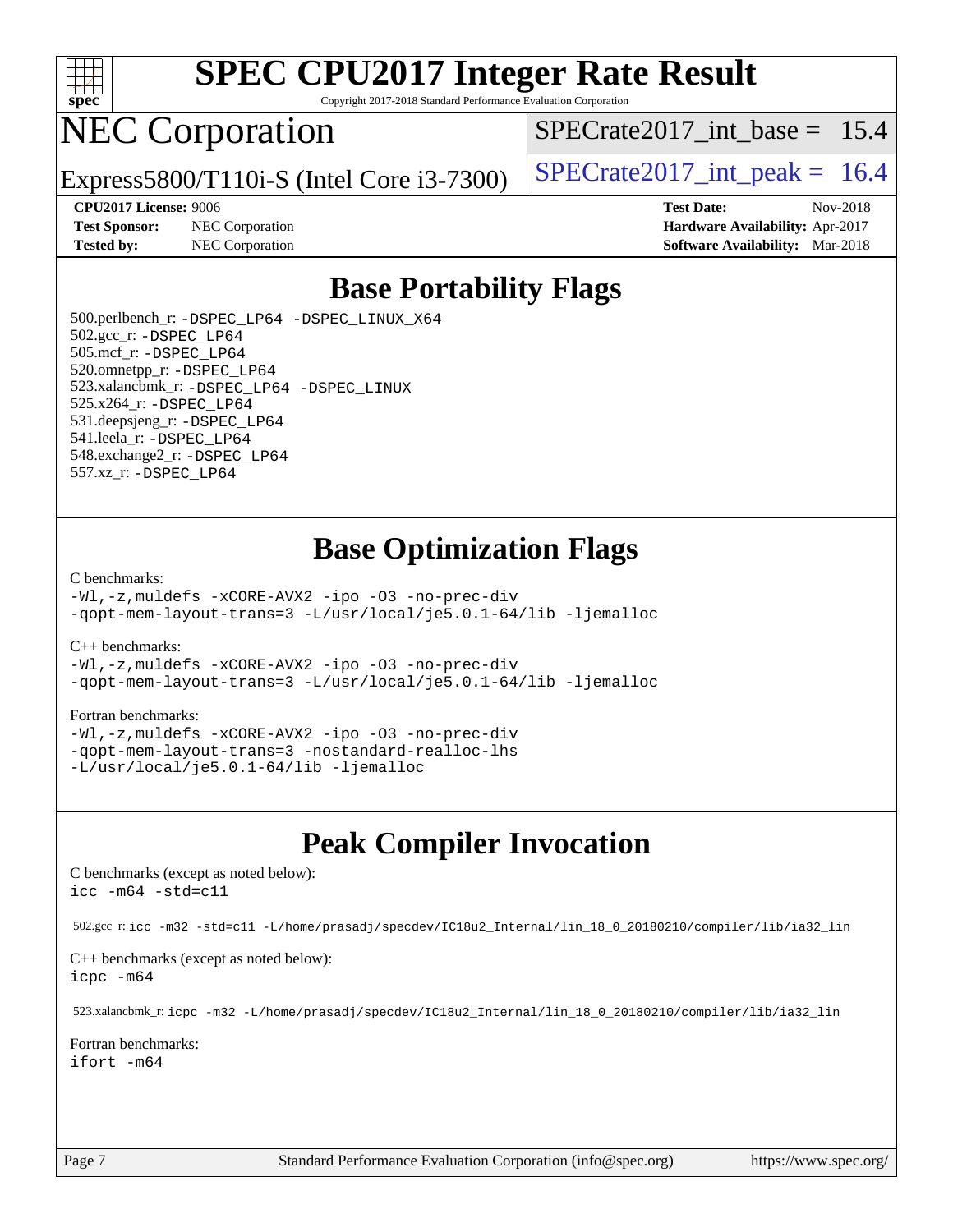

Copyright 2017-2018 Standard Performance Evaluation Corporation

## NEC Corporation

Express5800/T110i-S (Intel Core i3-7300)  $\vert$  [SPECrate2017\\_int\\_peak =](http://www.spec.org/auto/cpu2017/Docs/result-fields.html#SPECrate2017intpeak) 16.4

SPECrate2017 int\_base =  $15.4$ 

**[Test Sponsor:](http://www.spec.org/auto/cpu2017/Docs/result-fields.html#TestSponsor)** NEC Corporation **[Hardware Availability:](http://www.spec.org/auto/cpu2017/Docs/result-fields.html#HardwareAvailability)** Apr-2017 **[Tested by:](http://www.spec.org/auto/cpu2017/Docs/result-fields.html#Testedby)** NEC Corporation **[Software Availability:](http://www.spec.org/auto/cpu2017/Docs/result-fields.html#SoftwareAvailability)** Mar-2018

**[CPU2017 License:](http://www.spec.org/auto/cpu2017/Docs/result-fields.html#CPU2017License)** 9006 **[Test Date:](http://www.spec.org/auto/cpu2017/Docs/result-fields.html#TestDate)** Nov-2018

### **[Peak Portability Flags](http://www.spec.org/auto/cpu2017/Docs/result-fields.html#PeakPortabilityFlags)**

 500.perlbench\_r: [-DSPEC\\_LP64](http://www.spec.org/cpu2017/results/res2018q4/cpu2017-20181126-09860.flags.html#b500.perlbench_r_peakPORTABILITY_DSPEC_LP64) [-DSPEC\\_LINUX\\_X64](http://www.spec.org/cpu2017/results/res2018q4/cpu2017-20181126-09860.flags.html#b500.perlbench_r_peakCPORTABILITY_DSPEC_LINUX_X64) 502.gcc\_r: [-D\\_FILE\\_OFFSET\\_BITS=64](http://www.spec.org/cpu2017/results/res2018q4/cpu2017-20181126-09860.flags.html#user_peakPORTABILITY502_gcc_r_file_offset_bits_64_5ae949a99b284ddf4e95728d47cb0843d81b2eb0e18bdfe74bbf0f61d0b064f4bda2f10ea5eb90e1dcab0e84dbc592acfc5018bc955c18609f94ddb8d550002c) 505.mcf\_r: [-DSPEC\\_LP64](http://www.spec.org/cpu2017/results/res2018q4/cpu2017-20181126-09860.flags.html#suite_peakPORTABILITY505_mcf_r_DSPEC_LP64) 520.omnetpp\_r: [-DSPEC\\_LP64](http://www.spec.org/cpu2017/results/res2018q4/cpu2017-20181126-09860.flags.html#suite_peakPORTABILITY520_omnetpp_r_DSPEC_LP64) 523.xalancbmk\_r: [-D\\_FILE\\_OFFSET\\_BITS=64](http://www.spec.org/cpu2017/results/res2018q4/cpu2017-20181126-09860.flags.html#user_peakPORTABILITY523_xalancbmk_r_file_offset_bits_64_5ae949a99b284ddf4e95728d47cb0843d81b2eb0e18bdfe74bbf0f61d0b064f4bda2f10ea5eb90e1dcab0e84dbc592acfc5018bc955c18609f94ddb8d550002c) [-DSPEC\\_LINUX](http://www.spec.org/cpu2017/results/res2018q4/cpu2017-20181126-09860.flags.html#b523.xalancbmk_r_peakCXXPORTABILITY_DSPEC_LINUX) 525.x264\_r: [-DSPEC\\_LP64](http://www.spec.org/cpu2017/results/res2018q4/cpu2017-20181126-09860.flags.html#suite_peakPORTABILITY525_x264_r_DSPEC_LP64) 531.deepsjeng\_r: [-DSPEC\\_LP64](http://www.spec.org/cpu2017/results/res2018q4/cpu2017-20181126-09860.flags.html#suite_peakPORTABILITY531_deepsjeng_r_DSPEC_LP64) 541.leela\_r: [-DSPEC\\_LP64](http://www.spec.org/cpu2017/results/res2018q4/cpu2017-20181126-09860.flags.html#suite_peakPORTABILITY541_leela_r_DSPEC_LP64) 548.exchange2\_r: [-DSPEC\\_LP64](http://www.spec.org/cpu2017/results/res2018q4/cpu2017-20181126-09860.flags.html#suite_peakPORTABILITY548_exchange2_r_DSPEC_LP64) 557.xz\_r: [-DSPEC\\_LP64](http://www.spec.org/cpu2017/results/res2018q4/cpu2017-20181126-09860.flags.html#suite_peakPORTABILITY557_xz_r_DSPEC_LP64)

### **[Peak Optimization Flags](http://www.spec.org/auto/cpu2017/Docs/result-fields.html#PeakOptimizationFlags)**

[C benchmarks](http://www.spec.org/auto/cpu2017/Docs/result-fields.html#Cbenchmarks):

```
 500.perlbench_r: -Wl,-z,muldefs -prof-gen(pass 1) -prof-use(pass 2) -ipo
-xCORE-AVX2 -O3 -no-prec-div -qopt-mem-layout-trans=3
-fno-strict-overflow -L/usr/local/je5.0.1-64/lib
-ljemalloc
 502.gcc_r: -Wl,-z,muldefs -prof-gen(pass 1) -prof-use(pass 2) -ipo
-xCORE-AVX2 -O3 -no-prec-div -qopt-mem-layout-trans=3
-L/usr/local/je5.0.1-32/lib -ljemalloc
 505.mcf_r: basepeak = yes
 525.x264_r: -Wl,-z,muldefs -prof-gen(pass 1) -prof-use(pass 2) -ipo
-xCORE-AVX2 -O3 -no-prec-div -qopt-mem-layout-trans=3
-fno-alias -L/usr/local/je5.0.1-64/lib -ljemalloc
557.xz r: basepeak = yes
C++ benchmarks: 
 520.omnetpp_r: basepeak = yes
 523.xalancbmk_r: -Wl,-z,muldefs -prof-gen(pass 1) -prof-use(pass 2) -ipo
-xCORE-AVX2 -O3 -no-prec-div -qopt-mem-layout-trans=3
-L/usr/local/je5.0.1-32/lib -ljemalloc
 531.deepsjeng_r: basepeak = yes
 541.leela_r: -Wl,-z,muldefs -prof-gen(pass 1) -prof-use(pass 2) -ipo
-xCORE-AVX2 -O3 -no-prec-div -qopt-mem-layout-trans=3
                                       (Continued on next page)
```
Page 8 Standard Performance Evaluation Corporation [\(info@spec.org\)](mailto:info@spec.org) <https://www.spec.org/>